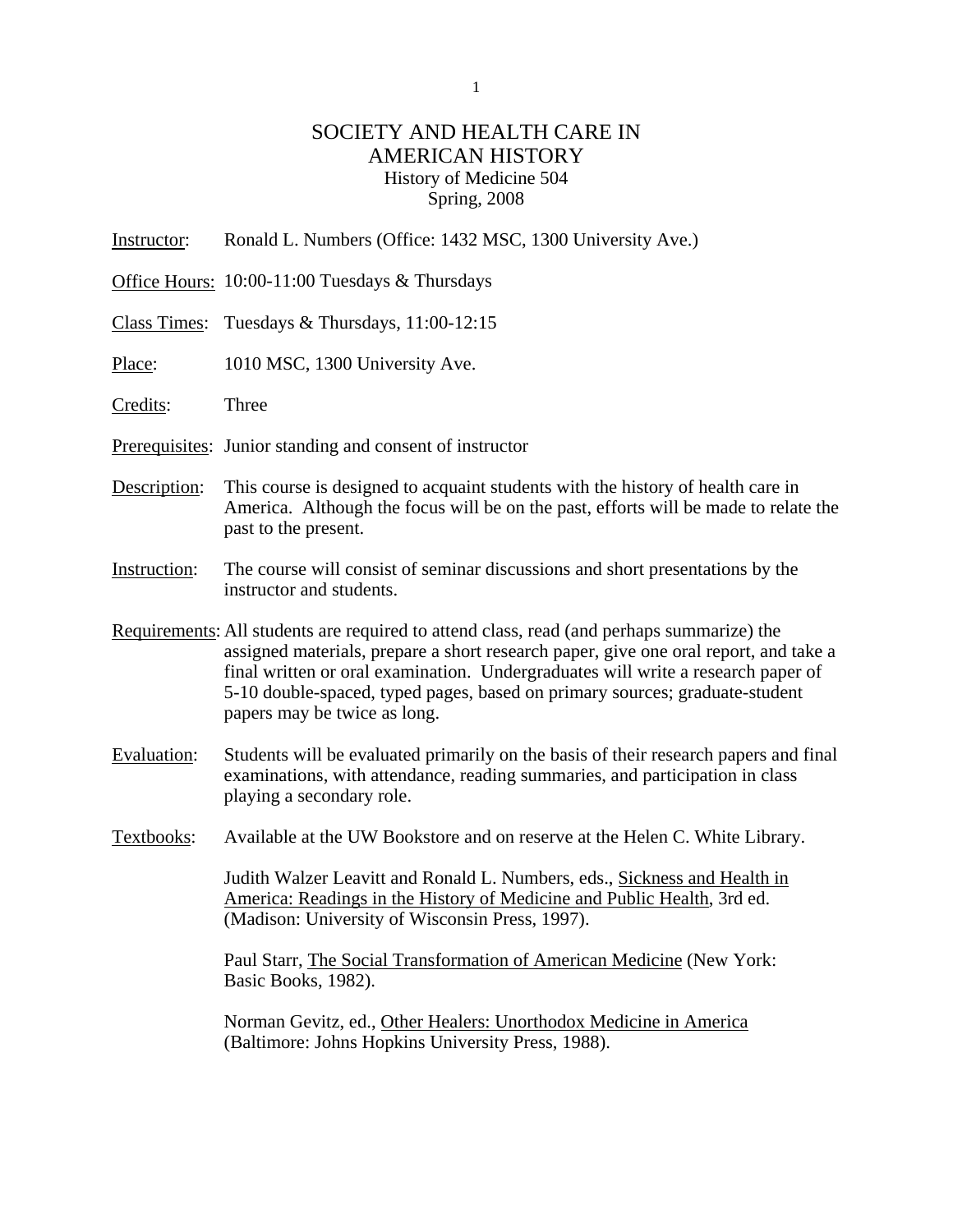# **To access additional readings**:

- 1. my.wisc.edu (can click directly on "My UW" from the UW homepage
- 2. click on "academics" tab at the top
- 3. go to "Library/Reserves by Department"

4. Find "Medical History and Bioethics" in the list; make sure the term selector box below is set for "spring 2007-2008"

5. Click on "show course list" - a list of all MHB courses comes up. The courses with electronic reserves for the current semester are indicated by a red box with a white +.

6. Click on that red box/white+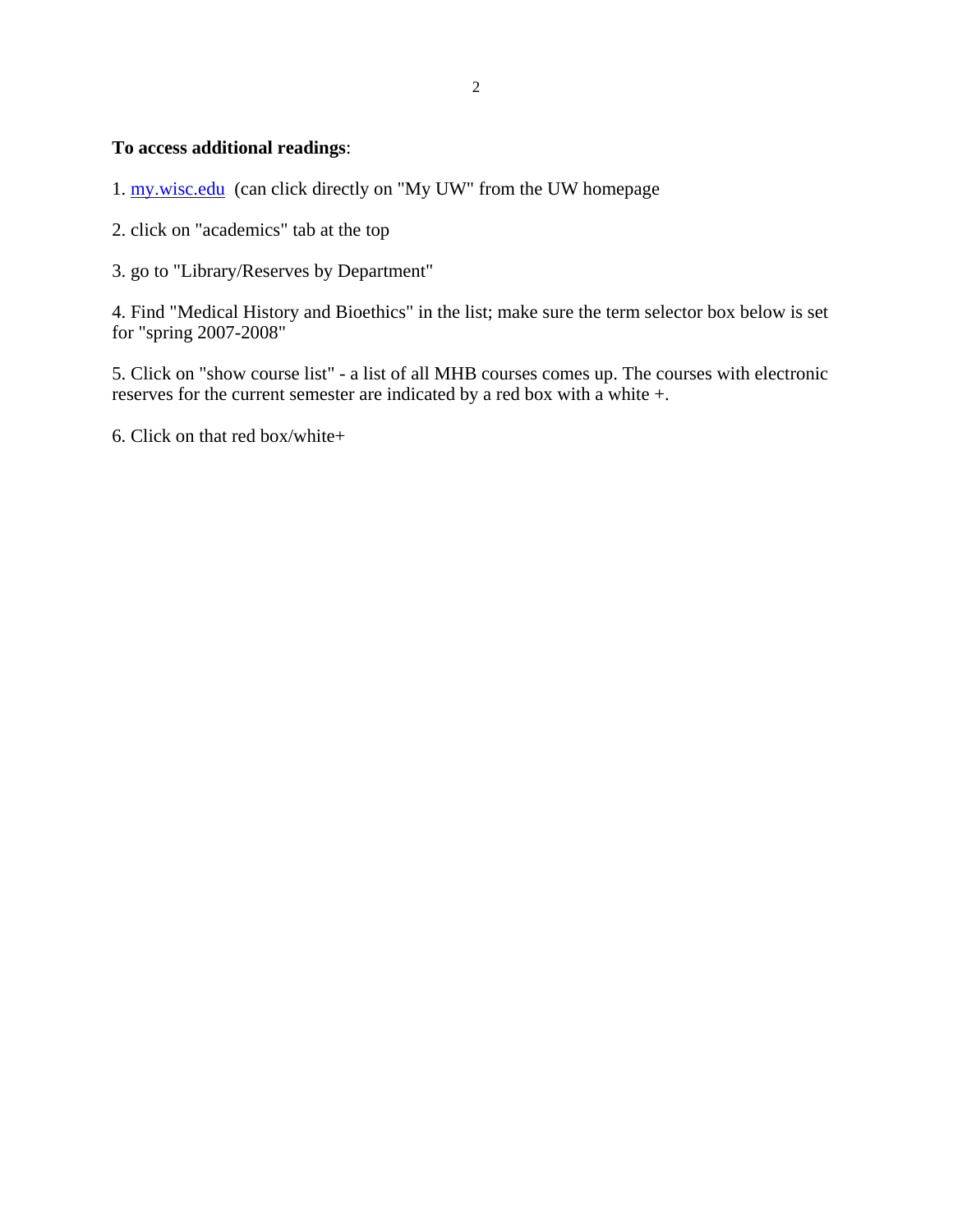# **SCHEDULE**

| September 2        | Introduction                                                                           |
|--------------------|----------------------------------------------------------------------------------------|
| 4                  | <b>Constructing Sickness and Health</b>                                                |
| 9                  | Medicine in the Old and New Worlds                                                     |
| 11                 | Researching and Writing Medical History (Ebling Library)                               |
| 16                 | <b>Professional Medicine</b>                                                           |
| 18                 | <b>Domestic Medicine</b>                                                               |
| 23                 | <b>Alternative Medicine</b>                                                            |
| 25                 | Antebellum Medical Practice (paper proposals due)                                      |
| 30<br>October<br>2 | Scientific Medicine<br><b>Medical Education</b>                                        |
| 7                  | <b>Medical Research</b>                                                                |
| 9                  | <b>Medical Ethics</b>                                                                  |
| 14                 | <b>Religious Healers</b>                                                               |
| 16                 | Midwives                                                                               |
| 21                 | <b>Women Physicians</b>                                                                |
| 23                 | <b>Native American Healers</b>                                                         |
| 28                 | Osteopaths and Chiropractors (outlines due)                                            |
| 30                 | A Medical Monopoly?                                                                    |
| November 4         | Hospitals and Dispensaries                                                             |
| 6                  | <b>Mental Institutions</b>                                                             |
| 11                 | Public Health                                                                          |
| 13                 | Private Lifestyle                                                                      |
| 18                 | Mortality and Its Causes                                                               |
| 20                 | <b>Health Insurance</b>                                                                |
| 25                 | The Medical-Industrial Complex                                                         |
| 27                 | THANKSGIVING                                                                           |
| December<br>2<br>4 | The Status and Image of Physicians<br>Medicalization and Demedicalization (papers due) |
| 9                  | <b>Student Reports</b>                                                                 |
| 11                 | <b>Student Reports</b>                                                                 |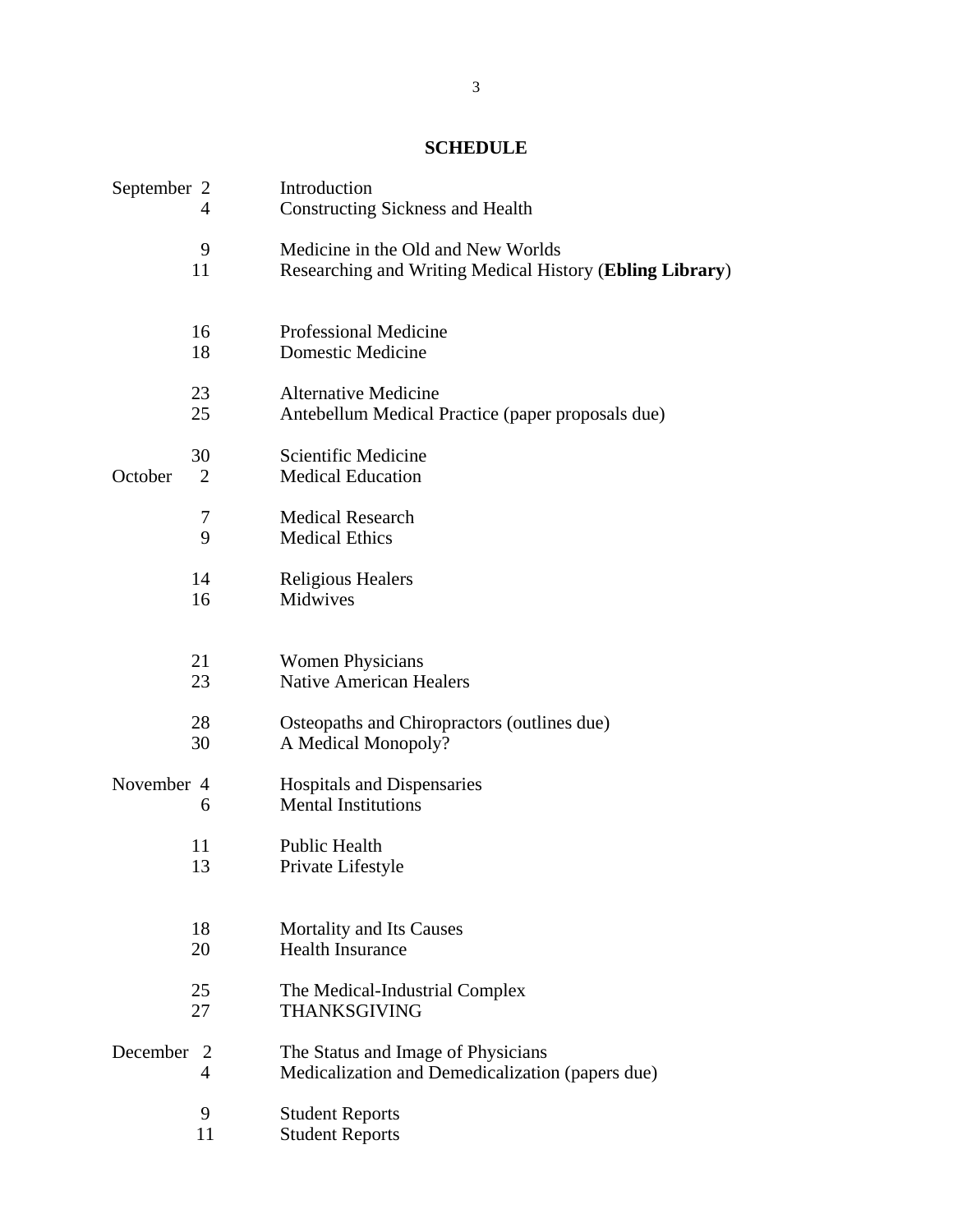# ASSIGNMENTS

### January 29: *Constructing Sickness and Health*:

Bert Hansen, "American Physicians' 'Discovery' of Homosexuals, 1880-1900: A New Diagnosis in a Changing Society," Leavitt & Numbers, pp. 13-31.

Daniel M. Fox and Judith F. Stone, "Black Lung: Miners' Militancy and Medical Uncertainty, 1968-1972," Leavitt & Numbers, pp. 32-44.

### February 4: *Medicine in the Old and New Worlds*:

Starr, pp. 30-47.

Eric H. Christianson, "Medicine in New England," Leavitt & Numbers, pp. 47-71.

### February 6: *Professional Medicine*:

Robert B. Sullivan, "Sanguine Practices: A Historical and Historiographic Reconsideration of Heroic Therapy in the Age of Rush," Bulletin of the History of Medicine 68 (1994): 211-34.

John Harley Warner, "From Specificity to Universalism in Medical Therapeutics: Transformation in the 19th-Century United States," Leavitt & Numbers, pp. 87-101.

### February 11: *Domestic Medicine*:

Starr, pp. 47-59.

Laurel Thatcher Ulrich, "Martha Moore Ballard and the Medical Challenge to Midwifery," Leavitt & Numbers, pp. 72-84.

William G. Rothstein, "The Botanical Movements and Orthodox Medicine," Gevitz, pp. 29-51.

#### February 13: *Alternative Medicine*:

Starr, pp. 93-112.

Susan E. Cayleff, "Gender, Ideology, and the Water-Cure Movement," Gevitz, pp. 82-98.

Martin Kaufman, "Homeopathy in America: The Rise and Fall and Persistence of a Medical Heresy," Gevitz, pp. 99-123.

# February 18: *Antebellum Medical Practice*:

Starr, pp. 60-78.

Todd L. Savitt, "Black Health on the Plantation: Masters, Slaves, and Physicians," Leavitt & Numbers, pp. 351-368.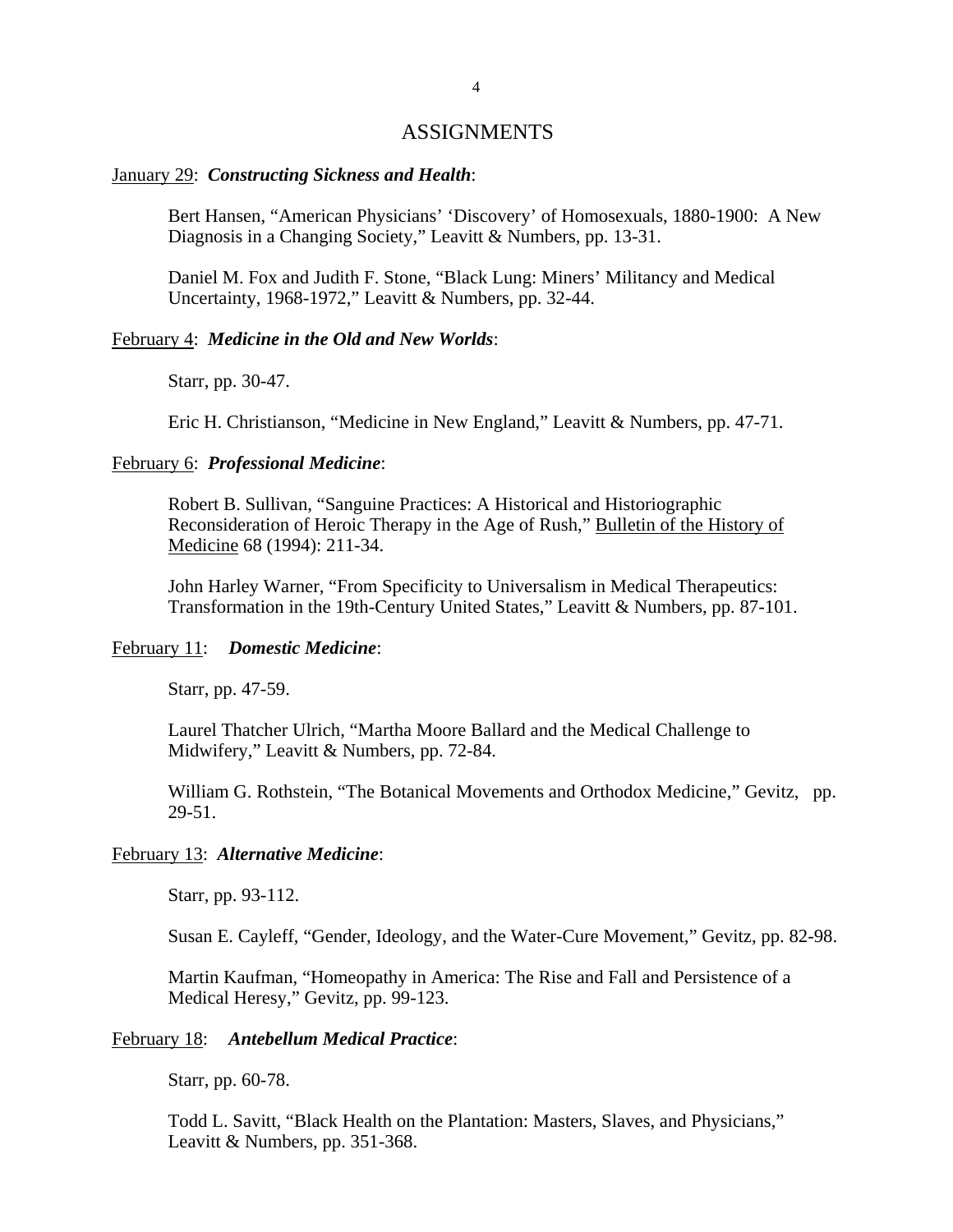Steven M. Stowe, "Seeing Themselves at Work: Physicians and the Case Narrative in the Mid-19th-Century American South," Leavitt & Numbers, pp. 161-186.

### February 20: *Scientific Medicine*:

Starr, pp. 198-232.

Bert Hansen, "New Images of a New Medicine: Visual Evidence for Widespread Popularity of Therapeutic Discoveries in America after 1885," Bulletin of the History of Medicine 73 (1999): 629-678.

### February 25: *Medical Education*:

Starr, pp. 112-127.

Robert P. Hudson, "Abraham Flexner in Perspective: American Medical Education, 1865-1910," Leavitt & Numbers, pp. 200-210.

Todd L. Savitt, "Abraham Flexner and the Black Medical Schools," in Beyond Flexner: Medical Education in the Twentieth Century, Barbara Barzansky and Norman Gevitz, eds. (New York: Greenwood, 1992), 65-81.

#### February 27: *Medical Research*:

Gerald L. Geison, "Divided We Stand: Physiologists and Clinicians in the American Context," Leavitt & Numbers, pp. 115-129.

Ronald L. Numbers and John Harley Warner, "The Maturation of American Medical Science," Leavitt & Numbers, pp. 130-142.

### March 3: *Medical Ethics*:

Todd L. Savitt, "The Use of Blacks for Medical Experimentation and Demonstration in the Old South," Journal of Southern History 48 (1982): 331-48.

Susan E. Lederer, "The Controversy over Animal Experimentation in America, 1880- 1914," in Vivisection in Historical Perspective, ed. Nicolaas A. Rupke (London: Croom Helm, 1987), pp. 236-58.

Allan M. Brandt, "Racism and Research: The Case of the Tuskegee Syphilis Study," Leavitt & Numbers, pp. 392-404.

## March 5: *Religious Healers*:

Rennie B. Schoepflin, "Christian Science Healing in America," Gevitz, pp. 192-214.

David Edwin Harrell, Jr., "Divine Healing in Modern American Protestantism," Gevitz, pp. 215-227.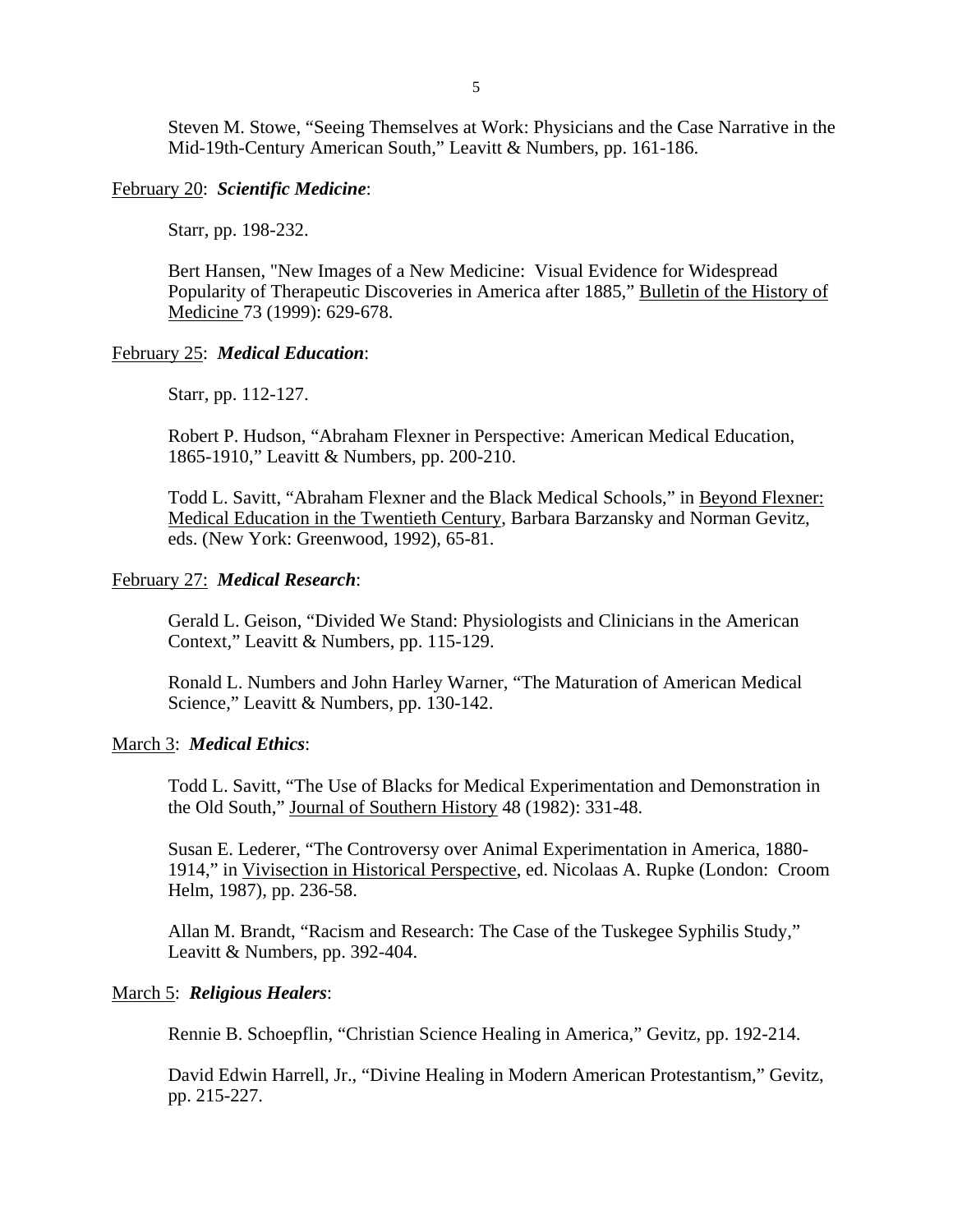# March 10: *Midwives and Women Physicians*:

Charlotte G. Borst, "The Training and Practice of Midwives: A Wisconsin Study," Leavitt & Numbers, pp. 237-252.

Regina Markell Morantz-Sanchez, "The 'Connecting Link': The Case for the Woman Doctor in 19th-Century America," Leavitt & Numbers, pp. 213-224.

### March 12: *Native American Healers*:

Stephen J. Kunitz, "The History and Politics of US Health Care Policy for American Indians and Alaskan Natives," American Journal of Public Health 86 (1996): 1464-1473.

# March 24: *Osteopaths and Chiropractors*:

Norman Gevitz, "Osteopathic Medicine: From Deviance to Difference," Gevitz, pp. 124-156.

Walter I. Wardwell, "Chiropractors: Evolution to Acceptance," Gevitz, pp. 157-191.

### March 26: *NO CLASS*

### March 31: *A Medical Monopoly?*:

Ronald L. Numbers, "The Fall and Rise of the American Medical Profession," Leavitt & Numbers, pp. 225-236.

Norman Gevitz, "Autonomous Profession or Medical Specialty: The Stomatological Movement and American Dentistry," Bulletin of the History of Medicine 62 (1988): 407- 428.

#### April 2: *Hospitals and Dispensaries*:

Starr, pp. 145-179.

Vanessa Northington Gamble, "Roots of the Black Hospital Reform Movement," Leavitt & Numbers, pp. 369-391.

Charles E. Rosenberg, "Social Class and Medical Care in 19th-Century America: The Rise and Fall of the Dispensary," Leavitt & Numbers, pp. 309-322.

Morris J. Vogel, "Patrons, Practitioners, and Patients: The Voluntary Hospital in Mid-Victorian Boston," Leavitt & Numbers, pp. 323-333.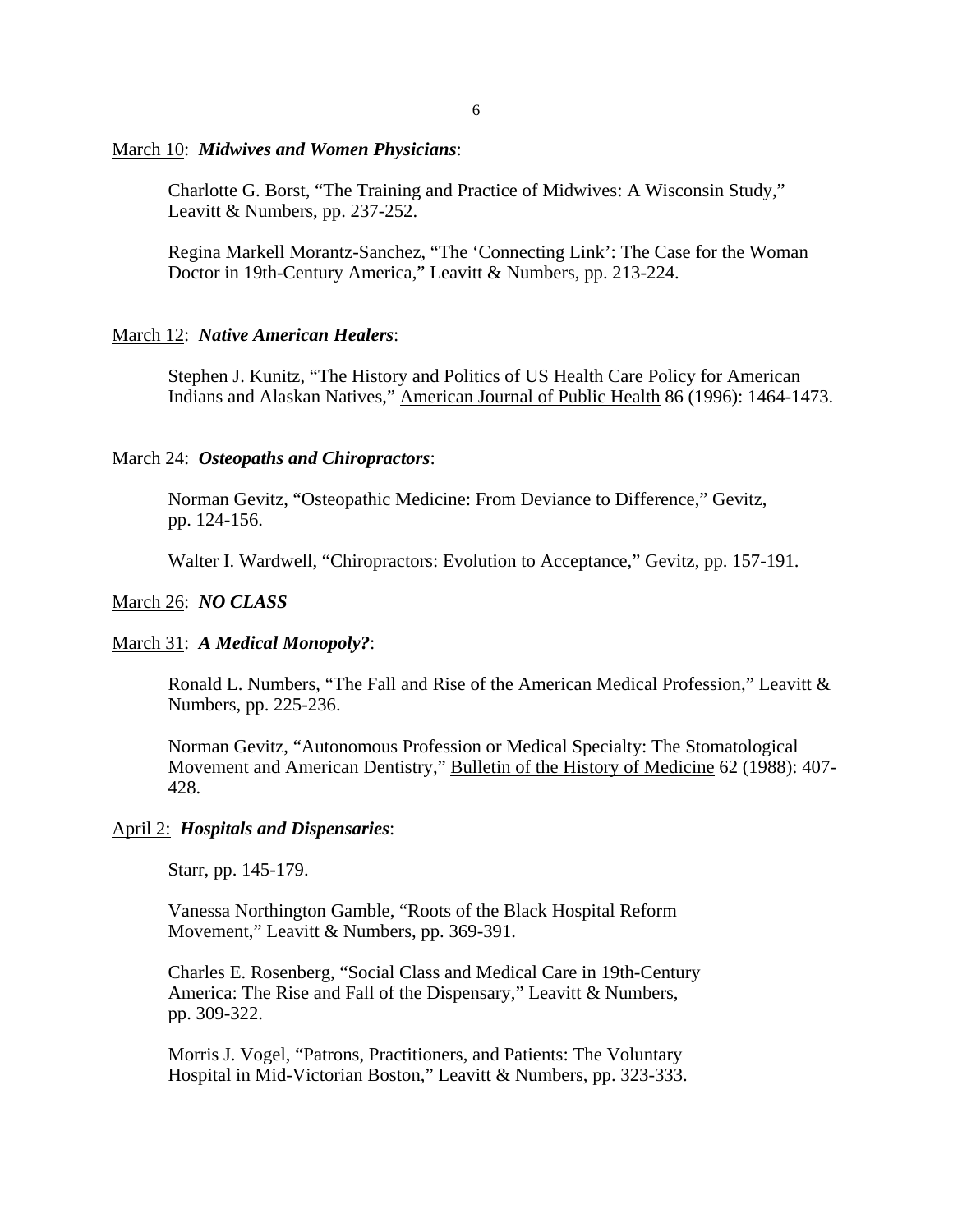#### April 7: *Mental Institutions*:

Gerald N. Grob, "The Severely and Chronically Mentally Ill in America: Retrospect and Prospect," Leavitt & Numbers, pp. 334-348.

### April 9: *Public Health*:

Starr, pp. 180-197.

John Duffy, "Social Impact of Disease in the Late 19th Century," Leavitt & Numbers, pp. 418-425.

Allan M. Brandt, "AIDS in Historical Perspective: Four Lessons from the History of Sexually Transmitted Diseases," Leavitt & Numbers, pp. 426-434.

### April 14: *Private Lifestyle*:

Nancy Tomes, "The Private Side of Public Health: Sanitary Science, Domestic Hygiene, and the Germ Theory, 1870-1900," Leavitt & Numbers, pp. 506-528.

Allan M. Brandt, "The Cigarette, Risk, and American Culture," Leavitt & Numbers, pp. 494-505.

### April 16: *Mortality and Its Causes*:

Gerald N. Grob, "Disease and Environment in American History," in Handbook of Health, Health Care, and the Health Professions, ed. David Mechanic (New York: Free Press, 1983), pp. 3-22.

Gretchen A. Condran, Henry Williams, and Rose A. Cheney, "The Decline in Mortality in Philadelphia from 1870 to 1930: The Role of Municipal Services," Leavitt & Numbers, pp. 452-466.

John Parascandola, "The Introduction of Antibiotics into Therapeutics," Leavitt & Numbers, pp. 102-112.

#### April 21: *Health Insurance*:

Starr, pp. 290-334.

Ronald L. Numbers, "The Third Party: Health Insurance in America," Leavitt & Numbers, pp. 269-283.

### April 23: *The Medical-Industrial Complex*:

Starr, pp. 379-449.